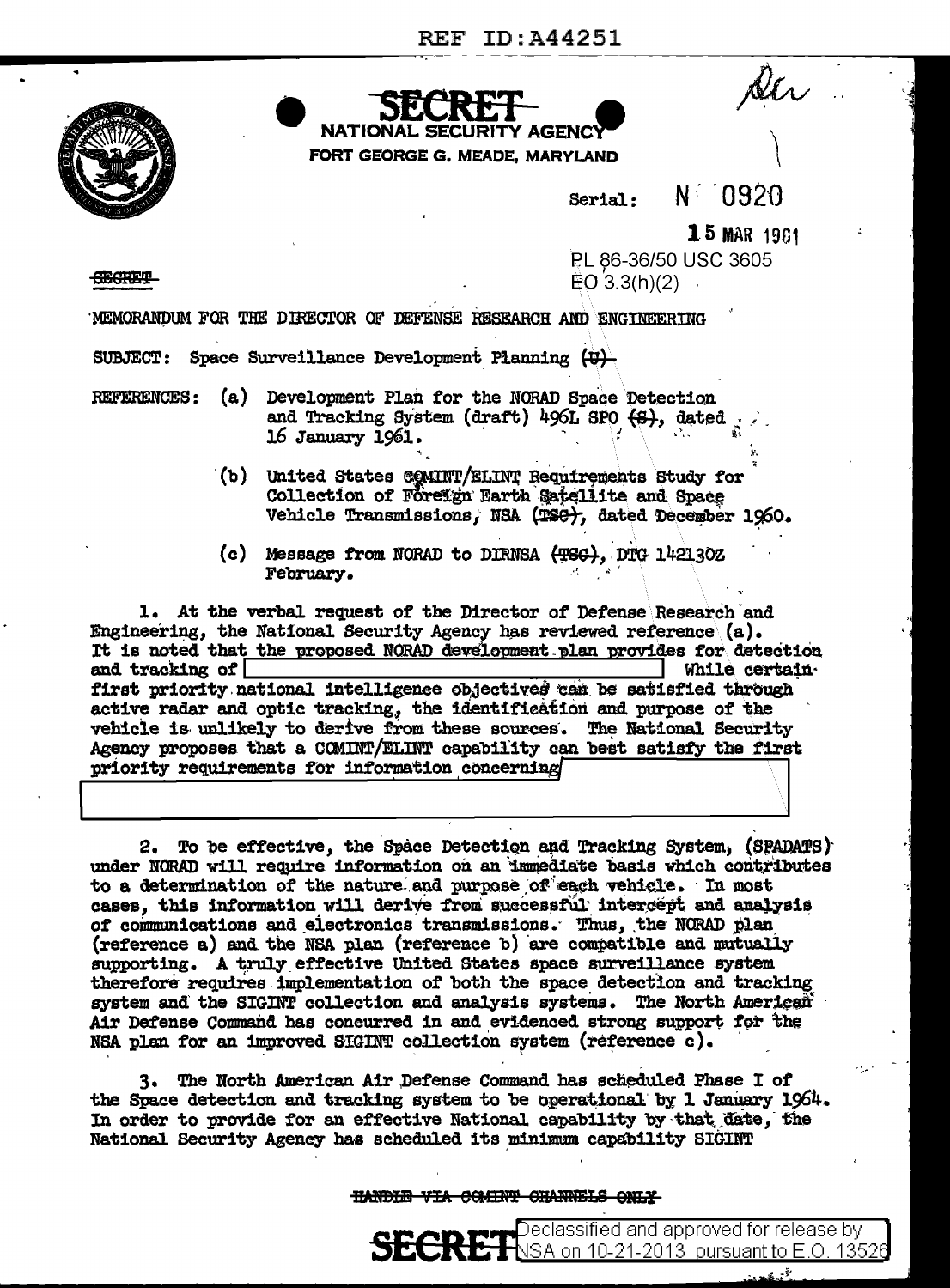



Serial:  $N$  0920

**CHOCKERP** 

collection and analysis system (Phase I) to become operational by 1 January 1964. Because of the decreased lead time available for acquiring the necessary National SIGINT intelligence capability, it is necessary that supplemental funds be made available for FY-62. NSA has not budgeted funds for this purpose in FY-62 and the earliest that this program could appear in an NSA budget is FY-63. A summary of the time phasing and Budget Estimates covering this program is attached. The National Security Agency will prepare a detailed funding and development plan which will be forwarded in approximately 30-60 days. It is proposed that upon completion this plan be included as Part II of a Department of Defense Development Plan for Space Surveillance.

**TROGTI** 

**Vice Admiral. USN** Director

Incl:  $a/s$  (dup)

Copy Furnished: General G. B. Erskine, USMC-Ret, Asst to SecDef, Sp Opns

HANDLE VIA COMINT CHANNELS ONLY-

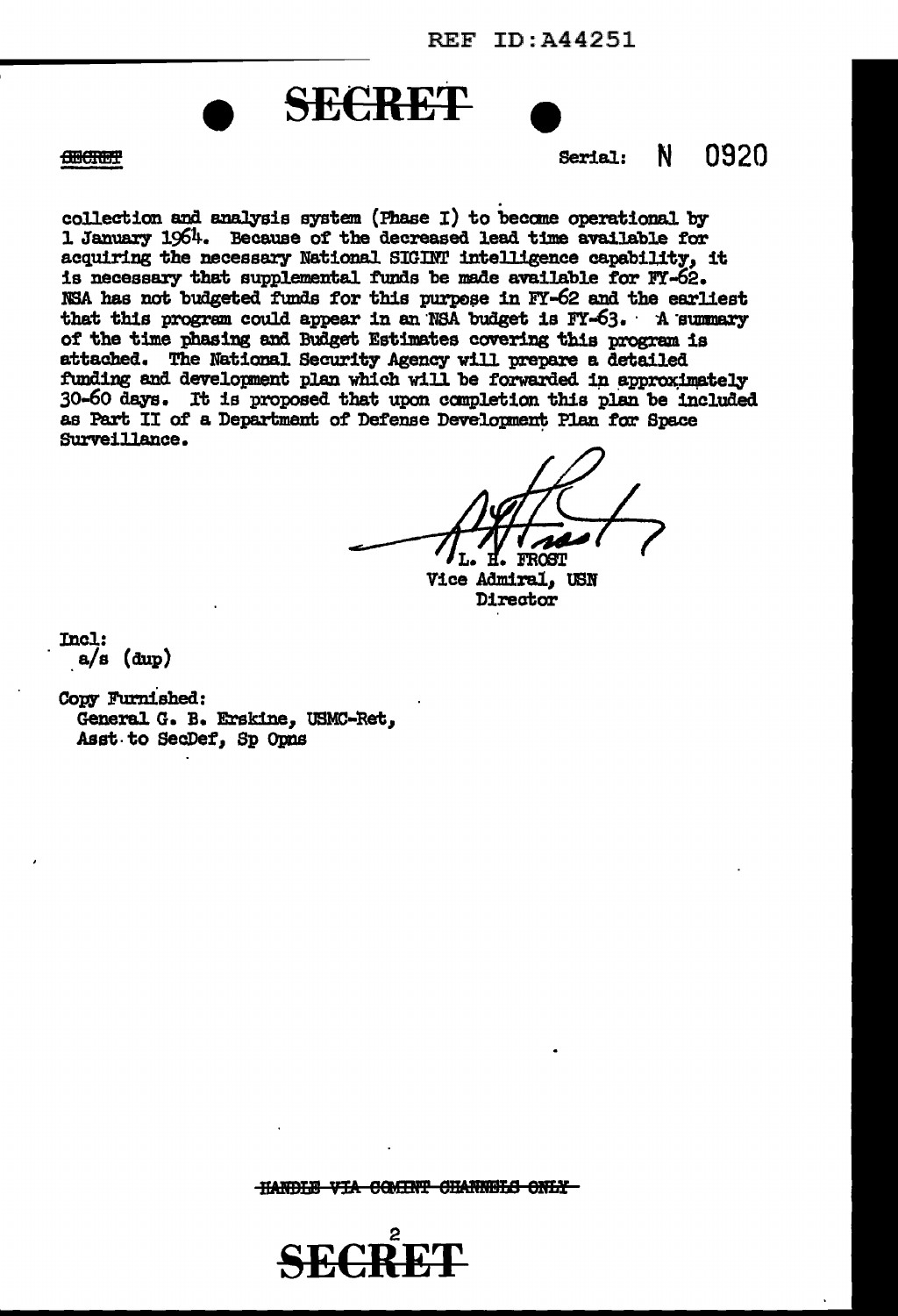SE<del>CRET</del>



 $cc:$  DTR Intervalse  $\blacksquare$ AG Reading File OPS (2) R/D R/D-02 snm ANEQ (3) RADE PROD PROD-04 PROD-02 COSA COSA-2 COSA-5 GENS GENS-6

•

 $M/R:$  This memorandum provides comments to DDR&E on the proposed NORAD Space Detection and Tracking System development plan. Since the NORAD plan does not include a COMINT/ELINT collection capability. NSA proposes that our space collection plan (Reference b) be added to the NORAD development plan to make a complete spaae surveillance plan. It should be noted that the attached cost estimates include R/D and T/E costs (including installation and checkout) but do not include O/M site support costs. A detailed development and funding plan must be prepared by NBA and the three cryptologic services within the next 30-60 days to cover all phases of this program including O/M support costs and manning. Preliminary analysis of typical operating costs at an average satellite site projected to the period *at* 1 January 1964 indicates a ma.npOW'er and operating requirement *ot*  approximately 125 personnel both civilian and military which together with necessary supplies should require direct O/M support to the extent *at* two million dollars per year. It should be recognized that lower requirements could be expected for the probe sites.

Concurred in by PROD (RADM Kurtz), R/D (Dr. Kullback), PROD-04 (Mr. Kirby), COSA (Mr. Conley), GENS (Col. Minick) and ANEQ (Mr. Moulton), COMP (Col. Rogers).

• • I

RONALD G. SCHMIDT, COSA-206, 3782, 7 March 61, b.ib

HANDIE VIA COMINT CHANNELS ONLY

<del>C:K:</del>